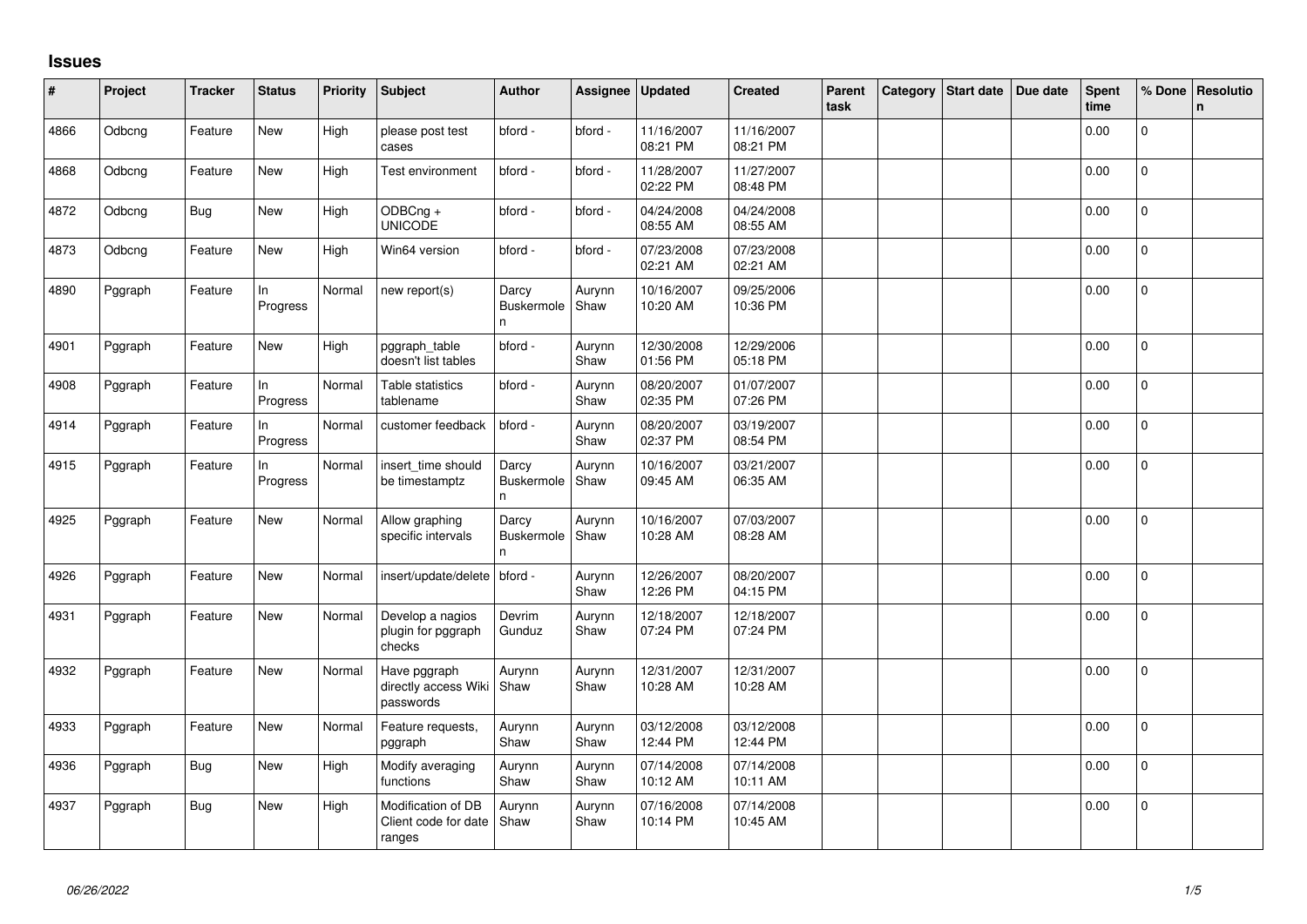| #    | Project | <b>Tracker</b> | <b>Status</b>   | <b>Priority</b> | <b>Subject</b>                                                 | <b>Author</b>     | Assignee          | <b>Updated</b>         | <b>Created</b>         | Parent<br>task | Category | <b>Start date</b> | Due date  | Spent<br>time | % Done       | Resolutio<br>n |
|------|---------|----------------|-----------------|-----------------|----------------------------------------------------------------|-------------------|-------------------|------------------------|------------------------|----------------|----------|-------------------|-----------|---------------|--------------|----------------|
| 4940 | Pggraph | <b>Bug</b>     | New             | High            | Remove prefixes                                                | Aurynn<br>Shaw    | Aurynn<br>Shaw    | 07/14/2008<br>11:05 AM | 07/14/2008<br>11:05 AM |                |          |                   |           | 0.00          | $\mathbf{0}$ |                |
| 4943 | Pggraph | <b>Bug</b>     | <b>New</b>      | Low             | <b>Future Planning</b><br>and Ideas                            | Aurynn<br>Shaw    | Aurynn<br>Shaw    | 07/16/2008<br>10:14 PM | 07/14/2008<br>11:32 AM |                |          |                   |           | 0.00          | $\mathbf{0}$ |                |
| 4945 | Pggraph | Bug            | New             | High            | Force all graphs to<br>abort if non-specific<br>data specified | Aurynn<br>Shaw    | Aurynn<br>Shaw    | 07/16/2008<br>10:14 PM | 07/15/2008<br>03:32 PM |                |          |                   |           | 0.00          | $\mathbf{0}$ |                |
| 4947 | Pggraph | <b>Bug</b>     | New             | High            | Do testing of data<br>arrays                                   | Aurynn<br>Shaw    | Aurynn<br>Shaw    | 07/16/2008<br>09:01 PM | 07/16/2008<br>09:01 PM |                |          |                   |           | 0.00          | $\mathbf{0}$ |                |
| 4948 | Pggraph | <b>Bug</b>     | New             | High            | in pggraph table,<br>prevent crash if no<br>tables present     | Aurynn<br>Shaw    | Aurynn<br>Shaw    | 07/16/2008<br>09:42 PM | 07/16/2008<br>09:42 PM |                |          |                   |           | 0.00          | 0            |                |
| 4949 | Pggraph | <b>Bug</b>     | New             | High            | Document<br>behaviour                                          | Aurynn<br>Shaw    | Aurynn<br>Shaw    | 07/21/2008<br>10:44 AM | 07/17/2008<br>04:59 PM |                |          |                   |           | 0.00          | $\Omega$     |                |
| 4950 | Pggraph | <b>Bug</b>     | <b>New</b>      | High            | Write unit tests                                               | Aurynn<br>Shaw    | Aurynn<br>Shaw    | 07/17/2008<br>05:02 PM | 07/17/2008<br>05:02 PM |                |          |                   |           | 0.00          | $\mathbf 0$  |                |
| 4951 | Pggraph | <b>Bug</b>     | New             | High            | Document date<br>range behaviour                               | Aurynn<br>Shaw    | Aurynn<br>Shaw    | 07/21/2008<br>10:44 AM | 07/21/2008<br>10:38 AM |                |          |                   |           | 0.00          | $\mathbf{0}$ |                |
| 4952 | Pggraph | <b>Bug</b>     | New             | High            | Help interface                                                 | Aurynn<br>Shaw    | Aurynn<br>Shaw    | 07/21/2008<br>10:40 AM | 07/21/2008<br>10:40 AM |                |          |                   |           | 0.00          | $\Omega$     |                |
| 4954 | Pggraph | <b>Bug</b>     | <b>New</b>      | High            | pggraph_clients                                                | Aurynn<br>Shaw    | Aurynn<br>Shaw    | 07/25/2008<br>07:59 AM | 07/25/2008<br>07:59 AM |                |          |                   |           | 0.00          | $\mathbf 0$  |                |
| 4956 | Pggraph | Bug            | New             | High            | dbrollup.py needs<br>to support pggraph<br>2.2                 | Aurynn<br>Shaw    | Aurynn<br>Shaw    | 07/25/2008<br>08:02 AM | 07/25/2008<br>08:02 AM |                |          |                   |           | 0.00          | $\mathbf{0}$ |                |
| 4958 | Pggraph | <b>Bug</b>     | <b>New</b>      | High            | Fix the "Help I have<br>no data" problem<br>with pggraph.      | Aurynn<br>Shaw    | Aurynn<br>Shaw    | 07/25/2008<br>11:37 AM | 07/25/2008<br>11:37 AM |                |          |                   |           | 0.00          | $\mathbf{0}$ |                |
| 4959 | Pggraph | Bug            | New             | High            | Upgrade all present<br>pggraph clients to<br>pggraph_2_2       | Aurynn<br>Shaw    | Aurynn<br>Shaw    | 07/28/2008<br>08:07 AM | 07/28/2008<br>08:07 AM |                |          |                   |           | 0.00          | $\mathbf 0$  |                |
| 4960 | Pggraph | <b>Bug</b>     | <b>New</b>      | High            | pg error of<br>pggraph_2_2                                     | Devrim<br>Gunduz  | Aurynn<br>Shaw    | 12/30/2008<br>09:09 AM | 12/30/2008<br>09:09 AM |                |          |                   |           | 0.00          | $\mathbf{0}$ |                |
| 4967 | PL/php  | Feature        | ln.<br>Progress | Normal          | Redesign memory<br>handling                                    | Álvaro<br>Herrera |                   | 05/21/2011<br>04:50 PM | 11/16/2005<br>05:31 PM |                |          |                   |           | 0.00          | $\mathsf{O}$ |                |
| 4972 | PL/php  | <b>Bug</b>     | ln.<br>Progress | Normal          | array PHP <-> Pg<br>conversion is<br>broken                    | Álvaro<br>Herrera |                   | 05/21/2011<br>04:50 PM | 11/23/2005<br>11:48 AM |                |          |                   |           | 0.00          | 0            |                |
| 4979 | PL/php  | Feature        | In<br>Progress  | Normal          | Add support for<br>IN/OUT parameters   Herrera                 | Álvaro            | Alexey<br>Klyukin | 09/14/2011<br>11:21 AM | 12/05/2005<br>07:37 AM |                |          |                   | 09/13/201 | 0.00          | $\mathbf 0$  |                |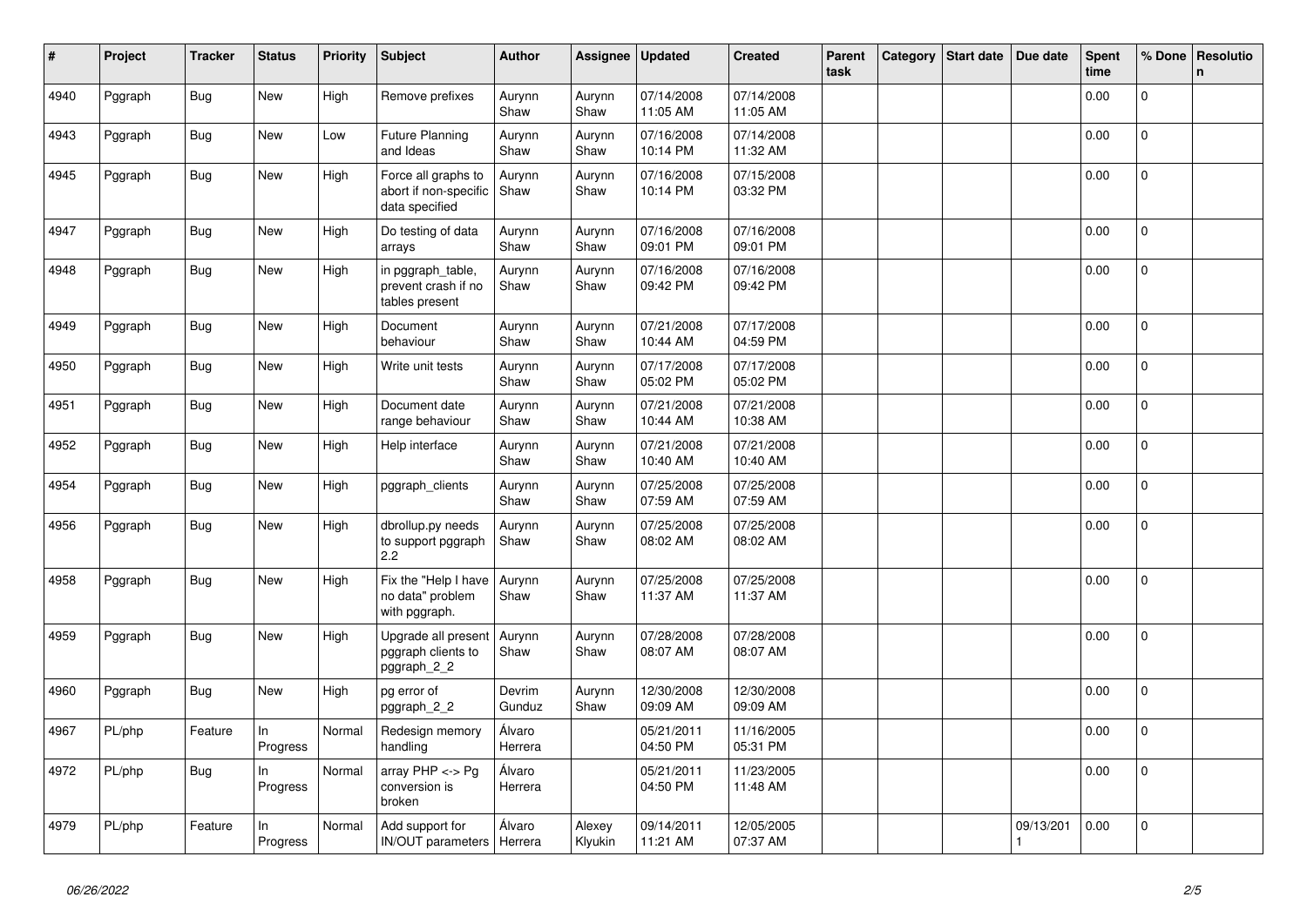| $\vert$ # | Project      | <b>Tracker</b>  | <b>Status</b>  | <b>Priority</b> | <b>Subject</b>                                                                                               | <b>Author</b>          | Assignee          | <b>Updated</b>         | <b>Created</b>         | Parent<br>task | Category | <b>Start date</b>           | Due date                    | <b>Spent</b><br>time | % Done         | Resolutio<br>n |
|-----------|--------------|-----------------|----------------|-----------------|--------------------------------------------------------------------------------------------------------------|------------------------|-------------------|------------------------|------------------------|----------------|----------|-----------------------------|-----------------------------|----------------------|----------------|----------------|
| 4984      | PL/php       | Feature         | In<br>Progress | Normal          | Composite Type<br>Argument as table                                                                          | bford -                |                   | 05/21/2011<br>04:50 PM | 12/15/2005<br>03:38 AM |                |          |                             |                             | 0.00                 | $\Omega$       |                |
| 4993      | Simpycity    | Bug             | New            | High            | Finish docs                                                                                                  | Aurynn<br>Shaw         | Aurynn<br>Shaw    | 11/25/2008<br>11:31 AM | 11/25/2008<br>11:31 AM |                |          |                             |                             | 0.00                 | $\mathsf{O}$   |                |
| 5000      | Simpycity    | <b>Bug</b>      | New            | Urgent          | <b>Automatic Rollback</b><br>Fix.                                                                            | Lacey<br>Powers        | Aurynn<br>Shaw    | 04/29/2009<br>11:22 AM | 04/29/2009<br>11:22 AM |                |          |                             |                             | 0.00                 | $\mathbf{0}$   |                |
| 5225      | PL/php       | <b>Bug</b>      | <b>New</b>     | Normal          | Unable to build<br>PL/php on OS X<br>(PHP 5.3)                                                               | Alexey<br>Klyukin      | Alexey<br>Klyukin | 05/27/2011<br>05:05 AM | 06/29/2010<br>05:25 AM |                |          | 06/29/201<br>0              |                             | 0.00                 | 0              |                |
| 5235      | PL/php       | Feature         | <b>New</b>     | Normal          | SPI Object and not<br>function                                                                               | Moisés P.<br>Sena      |                   | 07/29/2010<br>10:48 AM | 07/29/2010<br>10:48 AM |                |          | 07/29/201<br>0              |                             | 0.00                 | $\Omega$       |                |
| 5236      | PL/php       | Feature         | New            | Normal          | pg_raise to PHP<br>Object                                                                                    | Moisés P.<br>Sena      |                   | 07/29/2010<br>11:08 AM | 07/29/2010<br>11:07 AM |                |          | 07/29/201<br>0              |                             | 0.00                 | $\mathbf{0}$   |                |
| 5255      | PL/php       | <b>Bug</b>      | New            | Normal          | support<br><b>TRUNCATE</b><br>triggers                                                                       | Álvaro<br>Herrera      |                   | 05/21/2011<br>04:29 PM | 05/21/2011<br>04:29 PM |                |          | 05/21/201                   |                             | 0.00                 | 0              |                |
| 5256      | PL/php       | Discussio<br>n. | <b>New</b>     | Normal          | Creating a PL/php<br>distribution                                                                            | Joshua<br><b>Drake</b> |                   | 05/26/2011<br>01:44 PM | 05/21/2011<br>06:36 PM |                |          | 05/21/201                   |                             | 0.00                 | $\mathbf 0$    |                |
| 5257      | postgres.js  | Support         | New            | Normal          | method to catch<br>error on<br>connection?                                                                   | Rick<br>Harding        |                   | 05/26/2011<br>09:15 AM | 05/26/2011<br>09:15 AM |                |          | 05/26/201                   |                             | 0.00                 | $\Omega$       |                |
| 5258      | PL/php       | Bug             | New            | Normal          | Get rid of the<br>trusted PL/PHP                                                                             | Alexey<br>Klyukin      |                   | 05/27/2011<br>05:43 AM | 05/27/2011<br>05:43 AM |                |          | 05/27/201                   |                             | 0.00                 | 0              |                |
| 5259      | PL/php       | Feature         | New            | Normal          | Add support for<br>anonymous DO<br>blocks.                                                                   | Alexey<br>Klyukin      |                   | 05/27/2011<br>05:52 AM | 05/27/2011<br>05:52 AM |                |          | 05/27/201                   |                             | 0.00                 | $\overline{0}$ |                |
| 5260      | PL/php       | Bug             | New            | High            | The function could<br>not return varchar<br>string -- When<br>there is function<br>definition in<br>includes | anthony<br>chen        |                   | 11/04/2011<br>08:57 AM | 11/02/2011<br>11:16 PM |                |          | 11/02/201                   | 11/11/201                   | 0.00                 | $\mathbf{0}$   |                |
| 5263      | pitrtools    | Discussio<br>n. | New            | Normal          | PITRTools ini<br>configuration files<br>are too complex                                                      | Alexey<br>Klyukin      | Alexey<br>Klyukin | 05/22/2013<br>05:41 AM | 09/17/2012<br>04:03 AM |                |          | 09/17/201<br>$\overline{c}$ | 09/30/201<br>$\overline{c}$ | 0.00                 | $\mathbf{0}$   |                |
| 5265      | pitrtools    | Feature         | New            | Normal          | Avoid the need to<br>manually edit<br>postgresgl.conf<br>files                                               | Alexey<br>Klyukin      | Alexey<br>Klyukin | 05/22/2013<br>05:40 AM | 09/17/2012<br>04:13 AM |                |          | 09/17/201<br>$\overline{2}$ | 09/30/201<br>$\overline{c}$ | 0.00                 | $\mathbf{0}$   |                |
| 5291      | postgres_fdw | Bug             | New            | Normal          | Great watches at<br>cut-prices                                                                               | Jkawasaki <sub>`</sub> |                   | 04/11/2014<br>07:30 AM | 04/11/2014<br>07:30 AM |                |          |                             |                             | 0.00                 | $\Omega$       |                |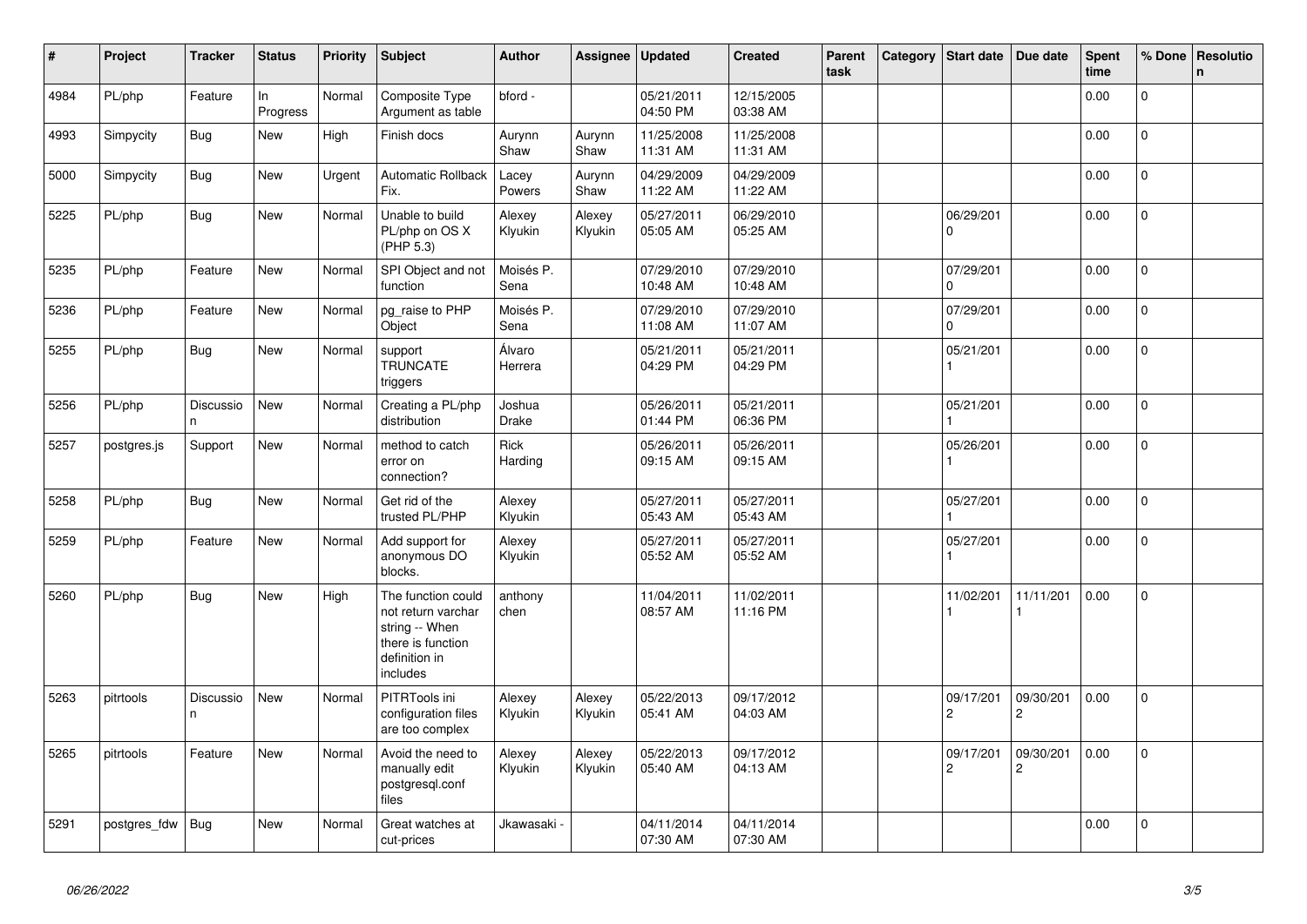| #    | Project             | <b>Tracker</b> | <b>Status</b>  | <b>Priority</b> | <b>Subject</b>                                                               | <b>Author</b>             | Assignee          | <b>Updated</b>         | <b>Created</b>         | Parent<br>task | Category Start date | Due date       | <b>Spent</b><br>time | % Done              | Resolutio<br>n |
|------|---------------------|----------------|----------------|-----------------|------------------------------------------------------------------------------|---------------------------|-------------------|------------------------|------------------------|----------------|---------------------|----------------|----------------------|---------------------|----------------|
| 5292 | postgres_fdw        | Bug            | New            | Normal          | [SPAM] Good<br>shoes good prices                                             | Ladyregina                |                   | 04/11/2014<br>02:06 PM | 04/11/2014<br>02:06 PM |                |                     |                | 0.00                 | 0                   |                |
| 5301 | postgres_fdw        | Bug            | New            | Normal          | My husband loves<br>Jacob & Co                                               | Postgres<br>fdw           |                   | 05/08/2014<br>03:17 AM | 05/08/2014<br>03:17 AM |                |                     |                | 0.00                 | 0                   |                |
| 5303 | postgres_fdw        | Bug            | New            | Normal          | [SPAM] Good<br>shoes good prices                                             | Alvherre -                |                   | 05/11/2014<br>09:24 AM | 05/11/2014<br>09:24 AM |                |                     |                | 0.00                 | 0                   |                |
| 5306 | pitrtools           | Feature        | Feedback       | Normal          | Reimplementation<br>of queue                                                 | Joshua A.<br><b>Drake</b> | Joshua<br>Drake   | 11/13/2014<br>10:12 AM | 05/13/2014<br>12:58 PM |                | 05/13/201<br>4      |                | 0.00                 | 0                   |                |
| 5312 | postgres_fdw        | <b>Bug</b>     | New            | Normal          | AutoDesk Users                                                               | Kina<br>Lawrence          |                   | 03/09/2015<br>07:36 AM | 03/09/2015<br>07:36 AM |                |                     |                | 0.00                 | $\Omega$            |                |
| 5315 | pitrtools           | Feature        | New            | Normal          | cmd_standby: Data<br>Directory vs.<br>Configuration<br>Directory?            | Michael<br>Vitale         | Michael<br>Vitale | 05/14/2015<br>03:57 PM | 05/14/2015<br>03:57 PM |                | 05/14/201<br>5      |                | 0.00                 | $\overline{0}$      |                |
| 5316 | postgres_fdw        | Bug            | <b>New</b>     | Normal          | (no subject)                                                                 | Julieta<br>Clubb          |                   | 01/18/2016<br>04:11 AM | 01/18/2016<br>04:11 AM |                |                     |                | 0.00                 | $\overline{0}$      |                |
| 5317 | postgres_fdw        | Bug            | New            | Normal          | Jonie Bittenbender                                                           | Jonie<br>Bittenbende      |                   | 01/26/2016<br>10:56 PM | 01/26/2016<br>10:56 PM |                |                     |                | 0.00                 | 0                   |                |
| 5318 | postgres_fdw        | Bug            | New            | Normal          | C-Level, VP-Level,<br>Directors and<br><b>Manager Contacts</b>               | <b>Tatum Lau</b>          |                   | 06/08/2016<br>07:52 AM | 06/08/2016<br>07:52 AM |                |                     |                | 0.00                 | $\Omega$            |                |
| 5321 | postgresql-sn<br>ap | Task           | New            | Normal          | Make postgres a<br>systemd daemon                                            | Ivan<br>Lezhnjov          |                   | 10/28/2016<br>06:34 AM | 10/28/2016<br>06:34 AM |                | 10/28/201<br>6      |                | 0.00                 | $\Omega$            |                |
| 5326 | postgres_fdw        | Bug            | New            | Normal          | <b>Ubuntu Users</b><br><b>Email List</b>                                     | Melony<br>Scheid          |                   | 11/15/2016<br>07:03 AM | 11/15/2016<br>07:03 AM |                |                     |                | 0.00                 | 0                   |                |
| 5327 | postgresql-sn<br>ap | Feature        | In<br>Progress | Normal          | New snap<br>packages to be<br>created                                        | Joshua<br>Drake           | Ivan<br>Lezhnjov  | 12/13/2016<br>08:36 AM | 12/09/2016<br>07:11 AM |                | 12/09/201<br>6      |                | 0.00                 | 40                  |                |
| 5328 | pitrtools           | <b>Bug</b>     | New            | High            | threaded_rsync.py:<br>--delete-excluded<br>causes all files to<br>be deleted | Eric<br>Worden            |                   | 01/17/2017<br>10:48 AM | 01/17/2017<br>10:48 AM |                | 01/17/201           |                | 0.00                 | 0                   |                |
| 5331 | postgresql-sn       | Bug            | New            | Normal          | PgBackRest                                                                   | Joshua<br>Drake           |                   | 02/10/2017<br>09:56 AM | 02/10/2017<br>09:56 AM |                |                     |                | 0.00                 | 0                   |                |
| 5339 | postgresql-sn<br>ap | Task           | New            | Normal          | Explore tracks<br>feature                                                    | Ivan<br>Lezhnjov          | Ivan<br>Lezhnjov  | 06/09/2017<br>03:47 AM | 06/09/2017<br>03:47 AM |                | 06/09/201           | 06/16/201<br>7 | 0.00                 | $\mathbf{0}$        |                |
| 5340 | postgresql-sn<br>ap | Task           | New            | Normal          | Change package<br>name                                                       | Ivan<br>Lezhnjov          | Ivan<br>Lezhnjov  | 08/02/2017<br>11:44 PM | 08/02/2017<br>11:44 PM |                | 08/02/201<br>7      | 08/04/201<br>7 | 0.00                 | $\mathsf{O}\xspace$ |                |
| 5345 | postgres_fdw Bug    |                | New            | Normal          | Follow-up                                                                    | Karen<br>Edwards          |                   | 11/28/2017<br>03:16 PM | 11/28/2017<br>03:16 PM |                |                     |                | 0.00                 | 0                   |                |